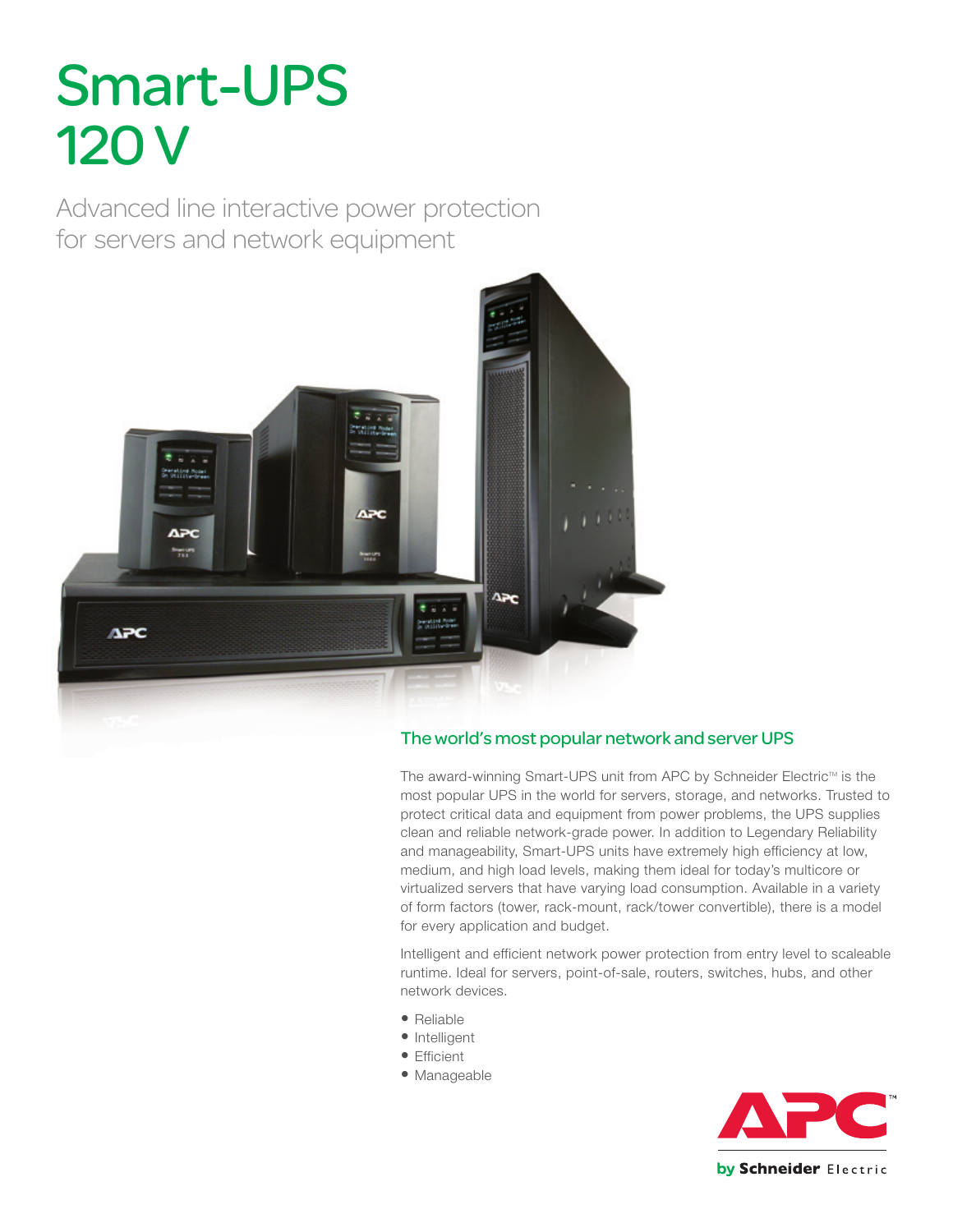## Smart-UPS Tower and Rack-mount 750 – 3,000 VA

Application-optimized standard models, ideal for servers, storage, point of sale, and other network devices



[ SMT750 ]



[ SMT750 ]



### [ SMT1500RM2U ]



### [ SMT1500RM2U ]

### Standard Features

High-efficiency Green Mode: Optimum efficiency which saves utility and cooling costs.

#### Emergency Power Off (EPO):

Provides for remote UPS shutoff in the event of a fire or other emergency (2,200 VA and above).

#### Alphanumeric LCD Display:

Intuitive interface provides detailed and accurate information with ability to configure locally.

#### Network-grade Power:

Conditioning extended range automatic voltage regulation (AVR), noise filtering, and surge protection.

#### Communication Ports:

Serial, USB, and SmartSlot<sup>™</sup> for accessory cards.

Advanced Battery Management: Temperature-compensated charging extends life and advanced algorithms recommend replacement date.

Switched Outlet Group: Reboot hung devices, shed non-critical loads to conserve runtime, sequenced start-up/turn off.

Battery Disconnect: Convenient way to disconnect battery for transport.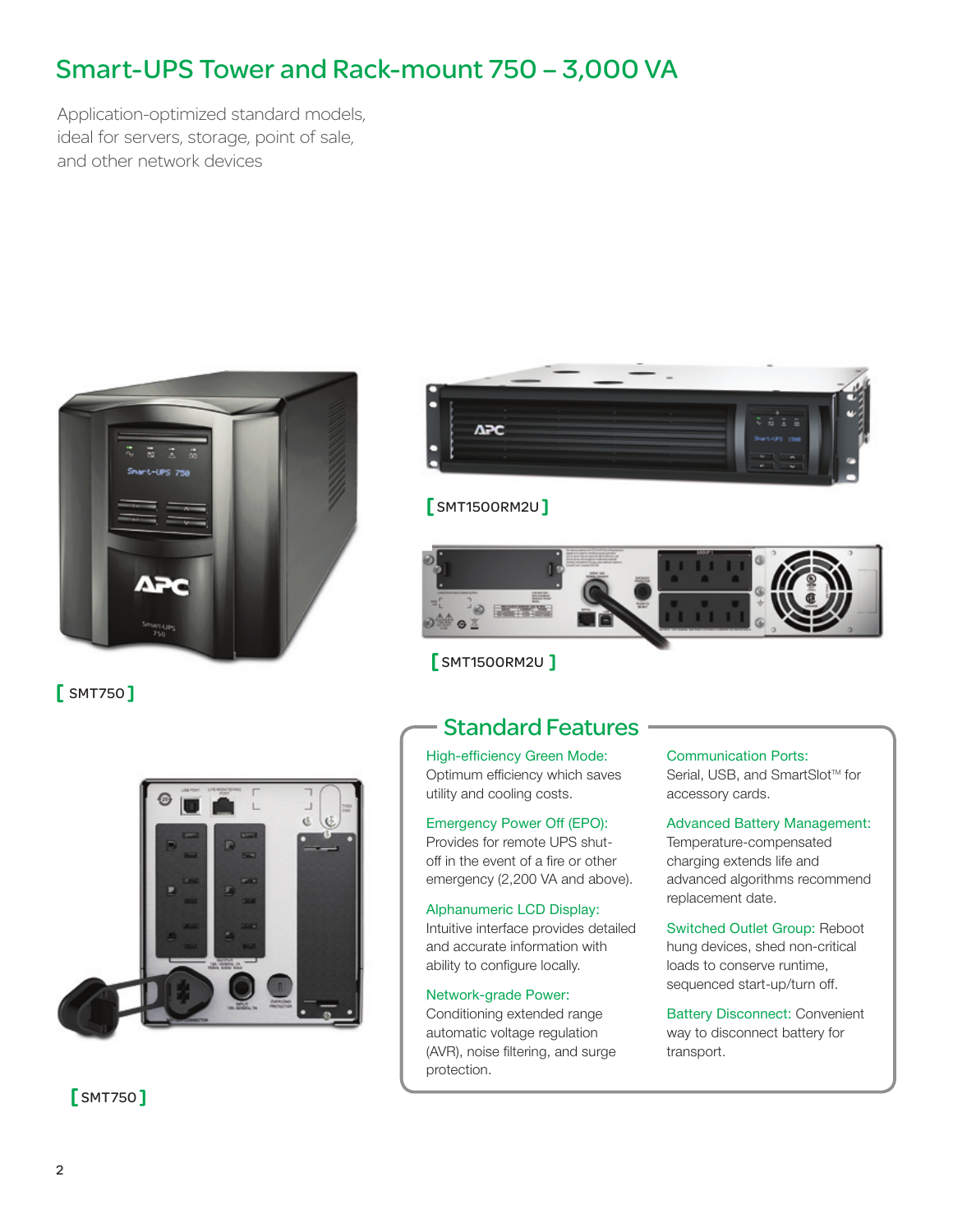# Smart-UPS Extended Run 750 – 3,000 VA

Convertible extended run models ideal for critical servers and voice/data switches



[ SMX1500RM2U ]



[ SMX1500RM2UNC ]



### [ SMX3000RMLV2U ]

### Additional Features

#### Slim 2U Rack/Tower Convertible Form

Display rotates easily for use in or out of a rack.

#### High-frequency Design Reduces size of (or eliminates) bulky transformers making installation even easier.

#### Low Voltage Models

(2 – 3 kVA) Configurable output from 100 V – 127 V on low-voltage models.

#### Models Available with Pre-installed Network Cards

Models with "NC" suffix have pre-installed AP9631 network cards with temperature monitoring.

#### Smart External Battery Connector

Accepts external batteries and increases runtime automatically to increase availability.

#### Switched Outlet Groups

Reboot hung devices, shed non-critical loads to conserve runtime, sequenced start-up/turn off.

#### Emergency Power Off (EPO)

Provides for remote UPS shutoff in the event of a fire or other emergency.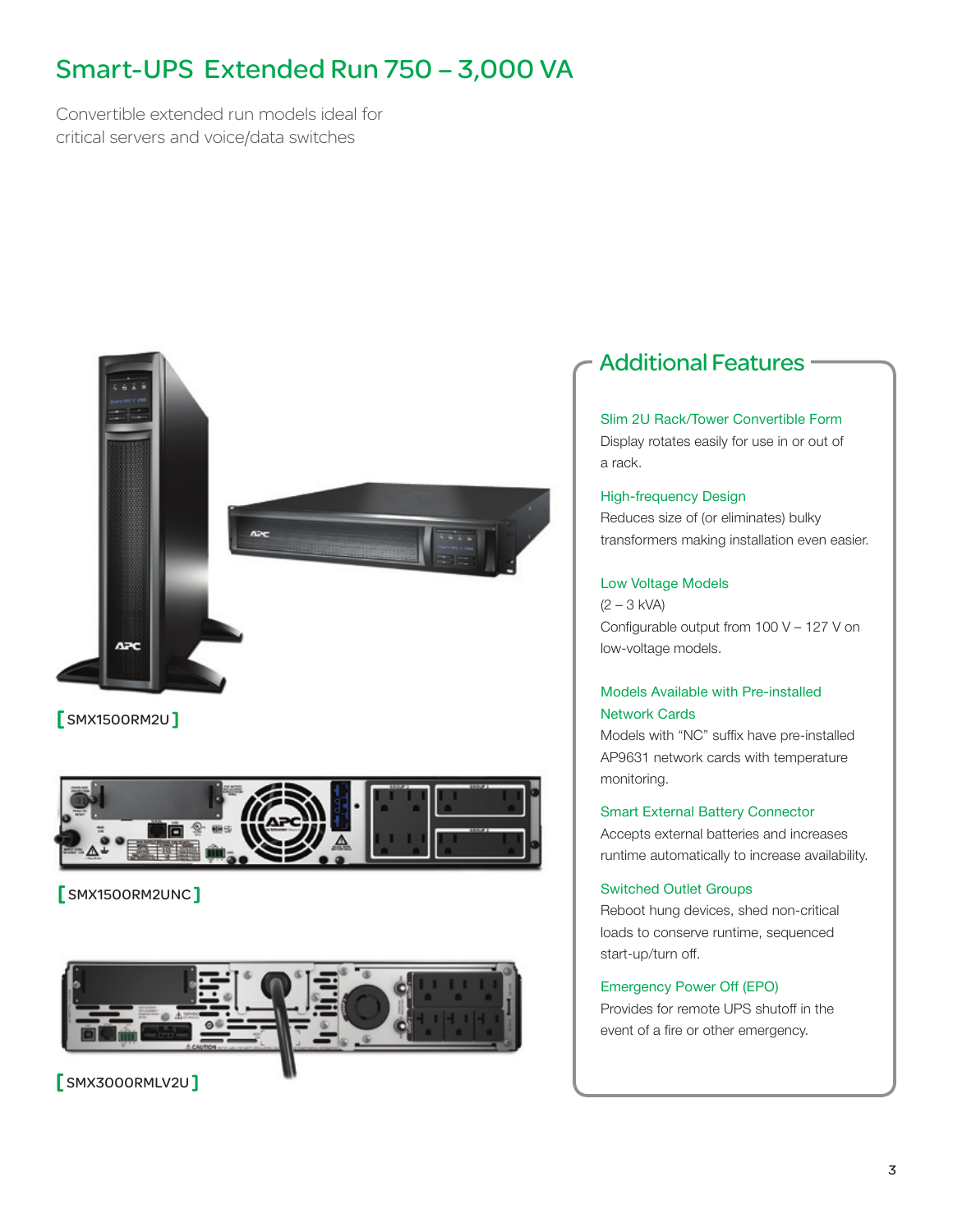### Product Accessories

#### Management Cards

AP9630: UPS Network Management Card

AP9631: UPS Network Management Card with Environmental Monitoring

AP9620: Legacy Communications SmartSlot Card

AP9625: APC Smart-UPS™ Two-post Rail Kit

#### Battery Packs

SMX48RMBP2U: APC Smart-UPS X-Series 48 V

External Battery Pack Rack/Tower

SMX120RMBP2U: APC Smart-UPS X 120 V External Battery Pack Rack/Tower

#### Service Bypass Panels

SBP1500RM: APC Service Bypass PDU, 120 V; 15 AMP W/ (8) NEMA 5-15R

SBP3000RM: APC Service Bypass PDU, 120 V; 30 AMP W/ (4) NEMA 5-20R and (1) L5-30R

SBP3000: APC Service Bypass Panel-100 – 240 V; 30 A; BBM; Hard-wire Input/Output

SBP3000RMHW: APC Service Bypass Panel-100 – 240 V; 30 A; BBM; Hard-wire Input/Output



AP9631



PowerChute™ Business Edition



SBP3000RM

### Runtime Estimates for standard models

| UPS VA    | 750  | 750<br>RM <sub>2U</sub> | 1,000 | 1,000<br><b>RM2U</b> | 1,500 | 1,500<br>RM <sub>2U</sub> | 2,200 | 2,200<br>RM <sub>2U</sub> | 3,000 | 3,000<br>RM <sub>2U</sub> |
|-----------|------|-------------------------|-------|----------------------|-------|---------------------------|-------|---------------------------|-------|---------------------------|
| 50 W      | 1:43 | 2:04                    | 3:03  | 3:26                 | 5:01  | 5:21                      | 8:51  | 5:19                      | 8:51  | 5:47                      |
| 100 W     | :50  | 1:00                    | 1:40  | 2:02                 | 2:52  | 3:05                      | 5:36  | 3:06                      | 5:36  | 3:22                      |
| 200 W     | :22  | :23                     | :45   | 1:00                 | 1:24  | 1:31                      | 3:05  | 1:38                      | 3:05  | 1:46                      |
| 300 W     | :12  | :11                     | :25   | :35                  | :51   | :55                       | 2:02  | 1:04                      | 2:02  | 1:10                      |
| 400 W     | :07  | :07                     | :15   | :23                  | :33   | :37                       | 1:28  | :47                       | 1:28  | :52                       |
| 500 W     | :05  |                         | :10   | :15                  | :23   | :26                       | 1:06  | :37                       | 1:06  | :40                       |
| 600 W     |      |                         | :07   | :11                  | :17   | :19                       | :52   | :30                       | :52   | :33                       |
| 700 W     |      |                         |       |                      | :12   | :14                       | :42   | :25                       | :42   | :27                       |
| 800 W     |      |                         |       |                      | :10   | :11                       | :34   | :21                       | :34   | :23                       |
| 900 W     |      |                         |       |                      | :08   | :09                       | :28   | :18                       | :28   | :20                       |
| 1,000 W   |      |                         |       |                      |       |                           | :24   | :16                       | :24   | :17                       |
| 1,200 W   |      |                         |       |                      |       |                           | :17   | :12                       | :17   | :13                       |
| 1,400 W   |      |                         |       |                      |       |                           | :13   | :10                       | :13   | :11                       |
| 1,600 W   |      |                         |       |                      |       |                           | :10   | :08                       | :10   | :09                       |
| Full Load | :05  | :06                     | :06   | :09                  | :07   | :07                       | :07   | :05                       | :06   | :03                       |

Extended-run models that accept external battery packs are also available. Go to www.apc.com for estimated runtimes.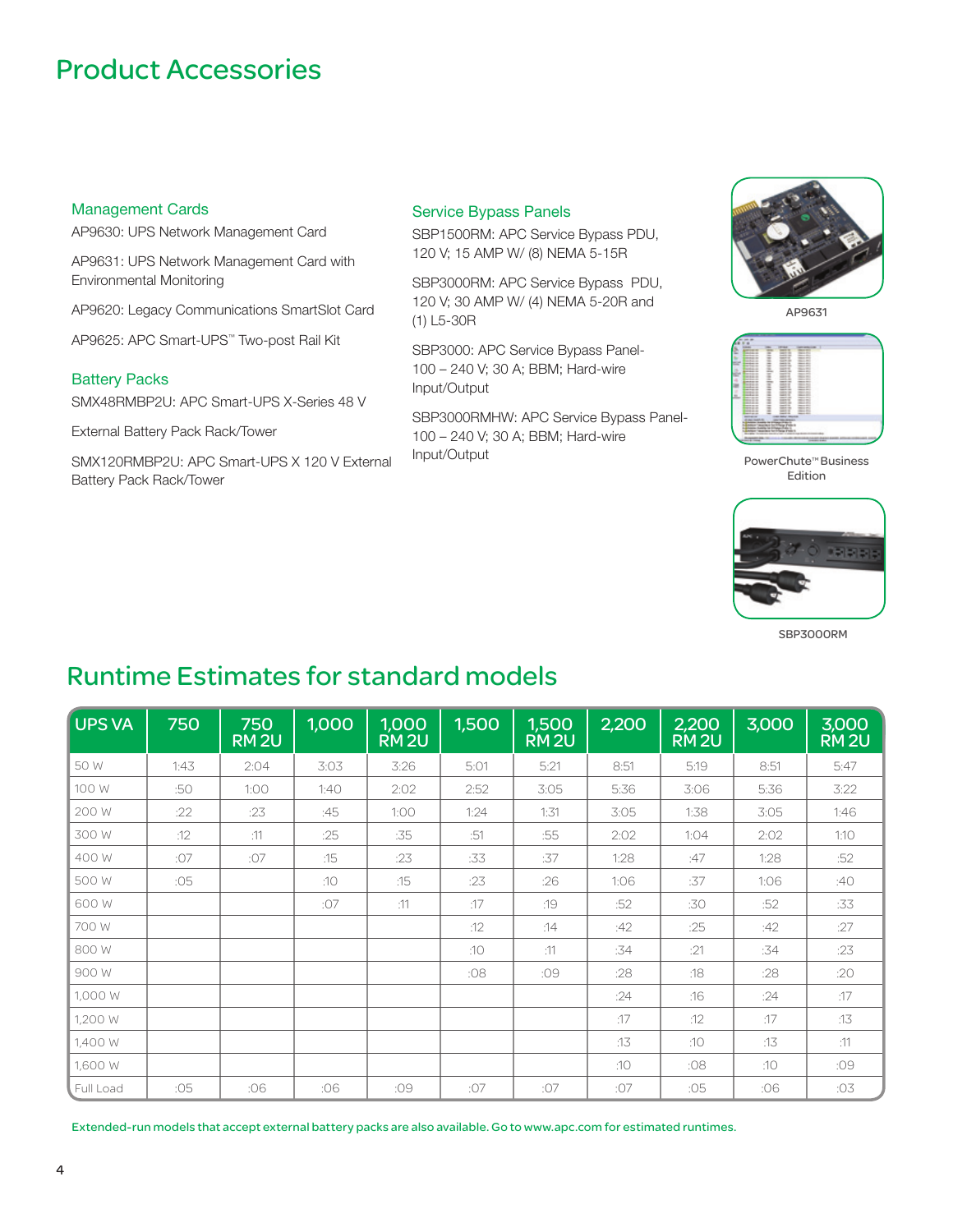# Smart-UPS Display

Intuitive, easy to use LCD interface



### Standard Features

#### LCD Display Screen

Clear, consistent, and detailed information in your choice of basic or advanced menus.

#### Power Status:

- Operating mode and efficiency
- Load VA/Watts/Amps
- Input/Output Voltage and frequency
- Battery capacity and runtime
- Energy meter and more

#### Control:

• UPS and outlet group settings

#### Configuration:

- Language
- Power quality setting
- Sensitivity
- Voltage transfer points
- Alarm, delay, and threshold settings

#### Test and diagnostics:

• Initiate battery and runtime calibration tests

#### Logs:

• See explanation of last 10 transfers and faults

#### About:

- UPS and replacement battery part numbers
- Serial numbers
- Battery install and suggested replacement dates

#### Quick Status Indicators

Online, on battery, fault, and replace battery LEDs for quick status identification.

#### Escape

Exits to the previous menu or screen.

#### **Return**

Used to enter or confirm settings.

#### Navigation arrows

Allows quick adjustment of settings.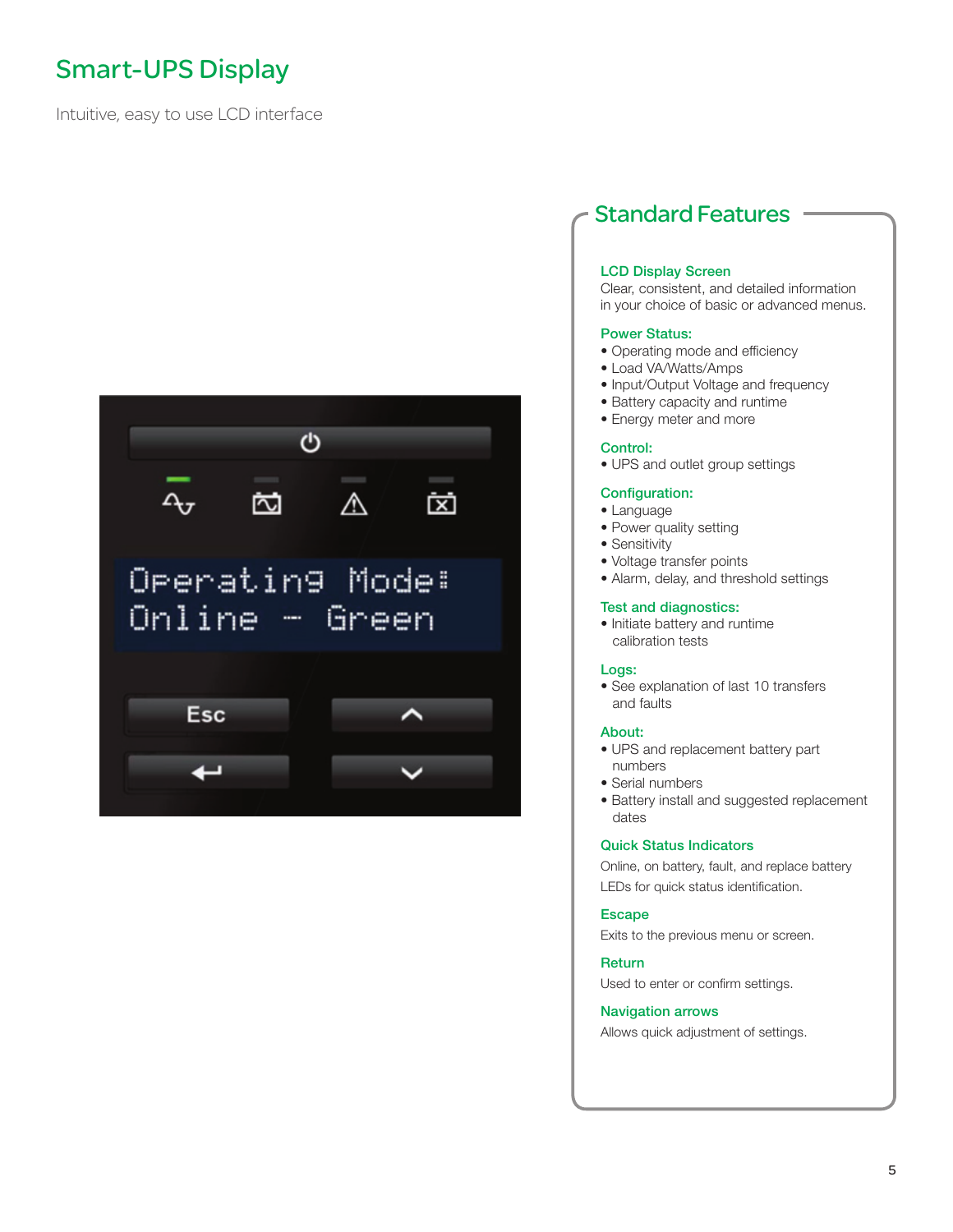# Standard Tower models

| <b>Product feature</b>                                            | <b>SMT750</b>                                                                                                                    | <b>SMT1000</b>         | <b>SMT1500</b>                   | <b>SMT2200</b>   | <b>SMT3000</b>                 |  |  |  |
|-------------------------------------------------------------------|----------------------------------------------------------------------------------------------------------------------------------|------------------------|----------------------------------|------------------|--------------------------------|--|--|--|
| Output                                                            |                                                                                                                                  |                        |                                  |                  |                                |  |  |  |
| Power capacity                                                    | 500 W/750 VA                                                                                                                     | 700 W/1,000 VA         | 1,000 W/1,500 VA                 | 1,980 W/2,200 VA | 2,700 W/3,000 VA               |  |  |  |
| Nominal output voltage                                            | 120V                                                                                                                             |                        |                                  |                  |                                |  |  |  |
| Output frequency                                                  | $57 - 63$ Hz                                                                                                                     |                        |                                  |                  |                                |  |  |  |
| Waveform type                                                     | Sine wave                                                                                                                        |                        |                                  |                  |                                |  |  |  |
| Output connections                                                | (6) NEMA 5-15R                                                                                                                   | (8) NEMA 5-15R         |                                  |                  | (8) NEMA 5-15R, (2) NEMA 5-20R |  |  |  |
| Input                                                             |                                                                                                                                  |                        |                                  |                  |                                |  |  |  |
| Nominal input voltage                                             | 120 V                                                                                                                            |                        |                                  |                  |                                |  |  |  |
| Input voltage range for main operations<br>(Max adjustable range) | $82 - 144$ V (75 - 154 V)                                                                                                        |                        |                                  |                  |                                |  |  |  |
| Input frequency                                                   |                                                                                                                                  |                        | 50/60 Hz +/- 3 Hz (auto sensing) |                  |                                |  |  |  |
| Input connection NEMA L5-30P                                      |                                                                                                                                  | NEMA 5-15P, 6 ft. cord |                                  | NEMA 5-20P       |                                |  |  |  |
| Batteries and runtime                                             |                                                                                                                                  |                        |                                  |                  |                                |  |  |  |
| <b>Battery type</b>                                               | Maintenance-free sealed lead-acid battery with suspended electrolyte; leak proof                                                 |                        |                                  |                  |                                |  |  |  |
| Typical backup time at 1/2 Load (minutes)                         | 15.9                                                                                                                             | 20.6                   | 23.9                             | 24.1             | 13.6                           |  |  |  |
| Typical backup time at full Load (minutes)                        | 4.6                                                                                                                              | 6.1                    | 6.7                              | 6.7              | 5.5                            |  |  |  |
| Replacement battery                                               | RBC48<br>RBC6<br>RBC7<br>RBC55                                                                                                   |                        |                                  |                  |                                |  |  |  |
| Communication and management                                      |                                                                                                                                  |                        |                                  |                  |                                |  |  |  |
| Interface ports                                                   | Serial (RJ45), USB, and SmartSlot                                                                                                |                        |                                  |                  |                                |  |  |  |
| Control panel and audible alarms                                  | Alpha-numeric LCD display with LED status indicators; alarm on battery,<br>distinctive low battery alarm and configurable delays |                        |                                  |                  |                                |  |  |  |
| Emergency power off (EPO)                                         |                                                                                                                                  | Optional               | Yes                              |                  |                                |  |  |  |
| Surge protection and filtering                                    |                                                                                                                                  |                        |                                  |                  |                                |  |  |  |
| Surge energy rating                                               | 459 J<br>480 J                                                                                                                   |                        |                                  |                  |                                |  |  |  |
| <b>Filtering meets</b>                                            | Full-time multi-pole noise filtering: 0.3% IEEE® surge let-through, zero clamping response time,<br>meets UL® 1449               |                        |                                  |                  |                                |  |  |  |
| Physical                                                          |                                                                                                                                  |                        |                                  |                  |                                |  |  |  |
| Maximum height (inches)                                           | 6.2                                                                                                                              | 8.5                    | 8.5                              | 17.0             | 17.0                           |  |  |  |
| Maximum width (inches)                                            | 5.4                                                                                                                              | 6.7                    | 6.7                              | 7.7              | 7.7                            |  |  |  |
| Maximum depth (inches)                                            | 14.1                                                                                                                             | 17.3                   | 17.3                             | 21.5             | 21.5                           |  |  |  |
| Net weight (pounds)                                               | 29                                                                                                                               | 42                     | 53                               | 112              | 116                            |  |  |  |
| Conformance                                                       |                                                                                                                                  |                        |                                  |                  |                                |  |  |  |
| Regulatory                                                        | UL 1778, FCC Part 15 Class A, CSA                                                                                                |                        |                                  |                  |                                |  |  |  |
| Warranty and equipment protection policy                          | 3-year electronics, 2-years battery, and \$150,000 lifetime EPP                                                                  |                        |                                  |                  |                                |  |  |  |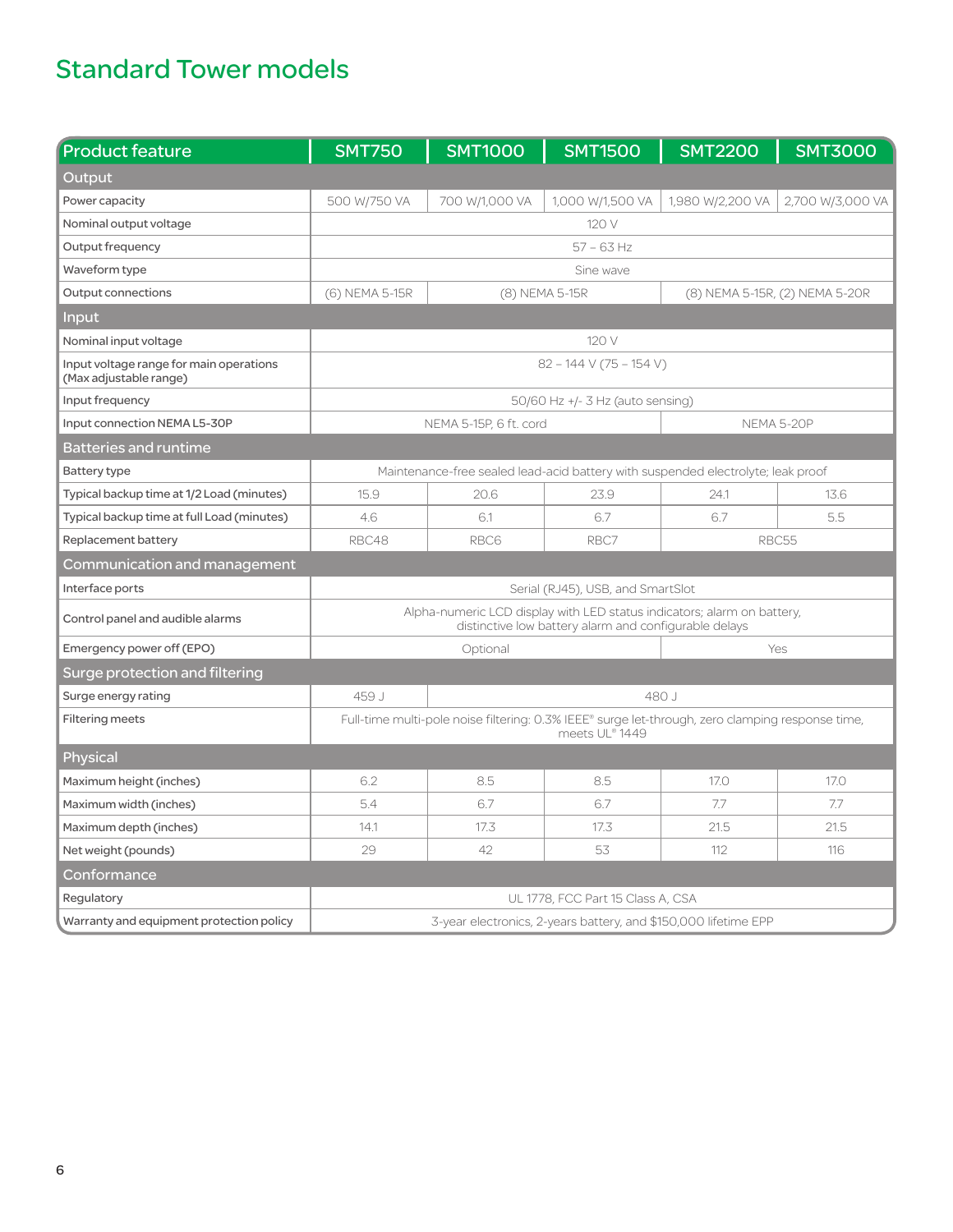# Standard Rack-mount models

| <b>Product feature</b>                                                                                      | SMT750RM2U                                                                                                                       | SMT1000RM2U       | SMT1500RM2U      | <b>SMT2200RM2U</b> | SMT3000RM2U      |  |  |  |
|-------------------------------------------------------------------------------------------------------------|----------------------------------------------------------------------------------------------------------------------------------|-------------------|------------------|--------------------|------------------|--|--|--|
| Output                                                                                                      |                                                                                                                                  |                   |                  |                    |                  |  |  |  |
| Power capacity                                                                                              | 500 W/750 VA                                                                                                                     | 700 W/1,000 VA    | 1,000 W/1,500 VA | 1,980 W/2,200 VA   | 2,700 W/3,000 VA |  |  |  |
| Nominal output voltage                                                                                      |                                                                                                                                  |                   | 120 V            |                    |                  |  |  |  |
| Output frequency                                                                                            | $57 - 63$ Hz                                                                                                                     |                   |                  |                    |                  |  |  |  |
| Waveform type                                                                                               | Sine wave                                                                                                                        |                   |                  |                    |                  |  |  |  |
| Output connections                                                                                          | (6) NEMA 5-15R<br>(6) NEMA 5-15R, (2) NEMA 5-20R                                                                                 |                   |                  |                    |                  |  |  |  |
| <b>Input</b>                                                                                                |                                                                                                                                  |                   |                  |                    |                  |  |  |  |
| Nominal input voltage                                                                                       | 120 V                                                                                                                            |                   |                  |                    |                  |  |  |  |
| Input voltage range for main operations<br>(Max adjustable range)                                           | $82 - 144$ V (75 – 154 V)                                                                                                        |                   |                  |                    |                  |  |  |  |
| Input frequency                                                                                             | 50/60 Hz +/- 3 Hz (auto sensing)                                                                                                 |                   |                  |                    |                  |  |  |  |
| Input connection NEMA (8 ft. cord)                                                                          |                                                                                                                                  | <b>NEMA 5-15P</b> |                  | <b>NEMA 5-20P</b>  | NEMA L5-30P      |  |  |  |
| Batteries and runtime                                                                                       |                                                                                                                                  |                   |                  |                    |                  |  |  |  |
| <b>Battery type</b>                                                                                         | Maintenance-free sealed lead-acid battery with suspended electrolyte; leak proof                                                 |                   |                  |                    |                  |  |  |  |
| Typical backup time at 1/2 Load (minutes)                                                                   | 16.0                                                                                                                             | 31.3              | 25.8             | 10.1               | 11.7             |  |  |  |
| Typical backup time at full Load (minutes)                                                                  | 5.5                                                                                                                              | 8.7               | 7.2              | 5.2                | 3.4              |  |  |  |
| Replacement battery                                                                                         | APCRBC123<br>APCRBC132<br>APCRBC133<br>RBC43                                                                                     |                   |                  |                    |                  |  |  |  |
| Communication and management                                                                                |                                                                                                                                  |                   |                  |                    |                  |  |  |  |
| Interface ports                                                                                             | Serial (RJ45), USB, and SmartSlot                                                                                                |                   |                  |                    |                  |  |  |  |
| Control panel and audible alarms                                                                            | Alpha-numeric LCD display with LED status indicators; alarm on battery,<br>distinctive low-battery alarm and configurable delays |                   |                  |                    |                  |  |  |  |
| Emergency power off (EPO)                                                                                   |                                                                                                                                  | Optional          | Yes              |                    |                  |  |  |  |
| Surge protection and filtering                                                                              |                                                                                                                                  |                   |                  |                    |                  |  |  |  |
| Surge energy rating                                                                                         |                                                                                                                                  | 459 J             | 480J             |                    |                  |  |  |  |
| <b>Filtering meets</b>                                                                                      | Full-time multi-pole noise filtering: 0.3% IEEE surge let-through, zero clamping response time,<br>meets UL 1449                 |                   |                  |                    |                  |  |  |  |
| Physical                                                                                                    |                                                                                                                                  |                   |                  |                    |                  |  |  |  |
| Maximum height (inches)                                                                                     | 3.5                                                                                                                              | 3.5               | 3.5              | 3.5                | 3.5              |  |  |  |
| Maximum width (inches)                                                                                      | 17.0                                                                                                                             | 17.0              | 17.0             | 19.0               | 19.0             |  |  |  |
| Maximum depth (inches)                                                                                      | 16.0                                                                                                                             | 18.0              | 18.0             | 26.0               | 26.0             |  |  |  |
| Net weight (pounds)                                                                                         | 38.0                                                                                                                             | 62.0              | 63.0             | 96.0               | 96.0             |  |  |  |
| Conformance                                                                                                 |                                                                                                                                  |                   |                  |                    |                  |  |  |  |
| Regulatory                                                                                                  | UL 1778, FCC Part 15 Class A, CSA                                                                                                |                   |                  |                    |                  |  |  |  |
| Warranty and equipment protection policy<br>3-year electronics, 2-years battery, and \$150,000 lifetime EPP |                                                                                                                                  |                   |                  |                    |                  |  |  |  |